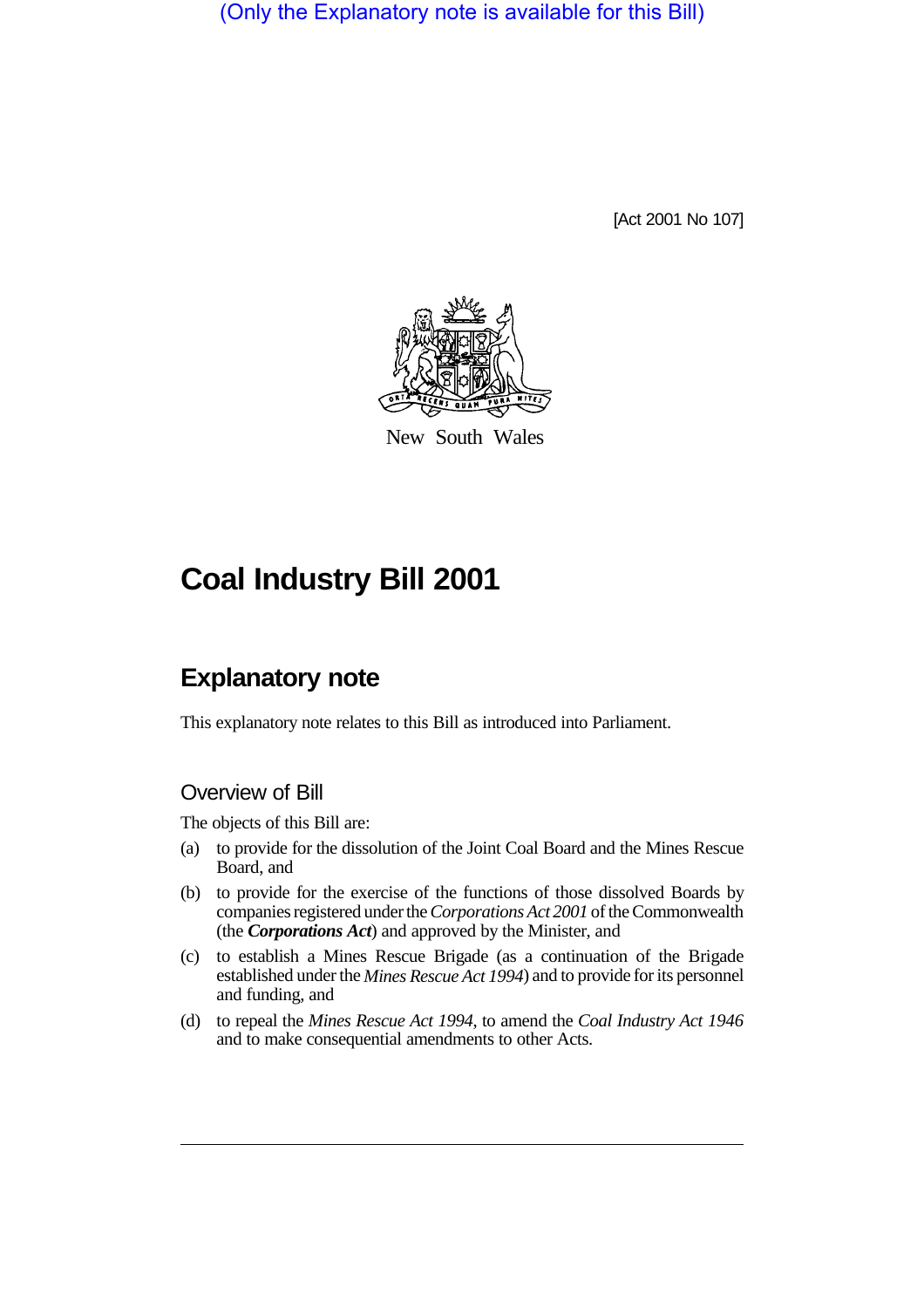Explanatory note

### Outline of provisions

# **Part 1 Preliminary**

**Clause 1** sets out the name (also called the short title) of the proposed Act.

**Clause 2** provides for the commencement of the proposed Act on a day or days to be appointed by proclamation.

**Clause 3** defines certain words and expressions used in the proposed Act.

**Clause 4** makes it clear that notes included in the Act do not form part of the Act.

# **Part 2 Dissolution of Joint Coal Board and Mines Rescue Board**

**Clause 5** dissolves the Joint Coal Board (in so far as it is constituted pursuant to the *Coal Industry Act 1946*) on the date on which the provision of the *Coal Industry Repeal Act 2001* of the Commonwealth that is equivalent to clause 5 commences. The clause also gives effect to Schedule 1 to the proposed Act (which provides for the transfer of the staff of the Joint Coal Board).

**Clause 6** transfers the assets, rights and liabilities of the Joint Coal Board to the Ministerial Holding Corporation established under the *State Owned Corporations Act 1989*. However, any asset that is a Commonwealth record within the meaning of the *Archives Act 1983* of the Commonwealth is excluded from the transfer unless the National Archives of Australia has given permission for the transfer. The clause also gives effect to Schedule 2 to the proposed Act (which provides for the transfer of the assets, rights and liabilities of the Joint Coal Board).

**Clause 7** permits the Minister, by an order published in the Gazette, to transfer any such assets specified in the order as were transferred to the Ministerial Holding Corporation to a company that the Minister has approved under proposed section 9.

**Clause 8** dissolves the Mines Rescue Board and gives effect to proposed Schedules 3 and 4 (which transfer the assets, rights, liabilities and staff of the dissolved Board to the company approved under proposed section 9 to exercise the functions previously exercised by the Board).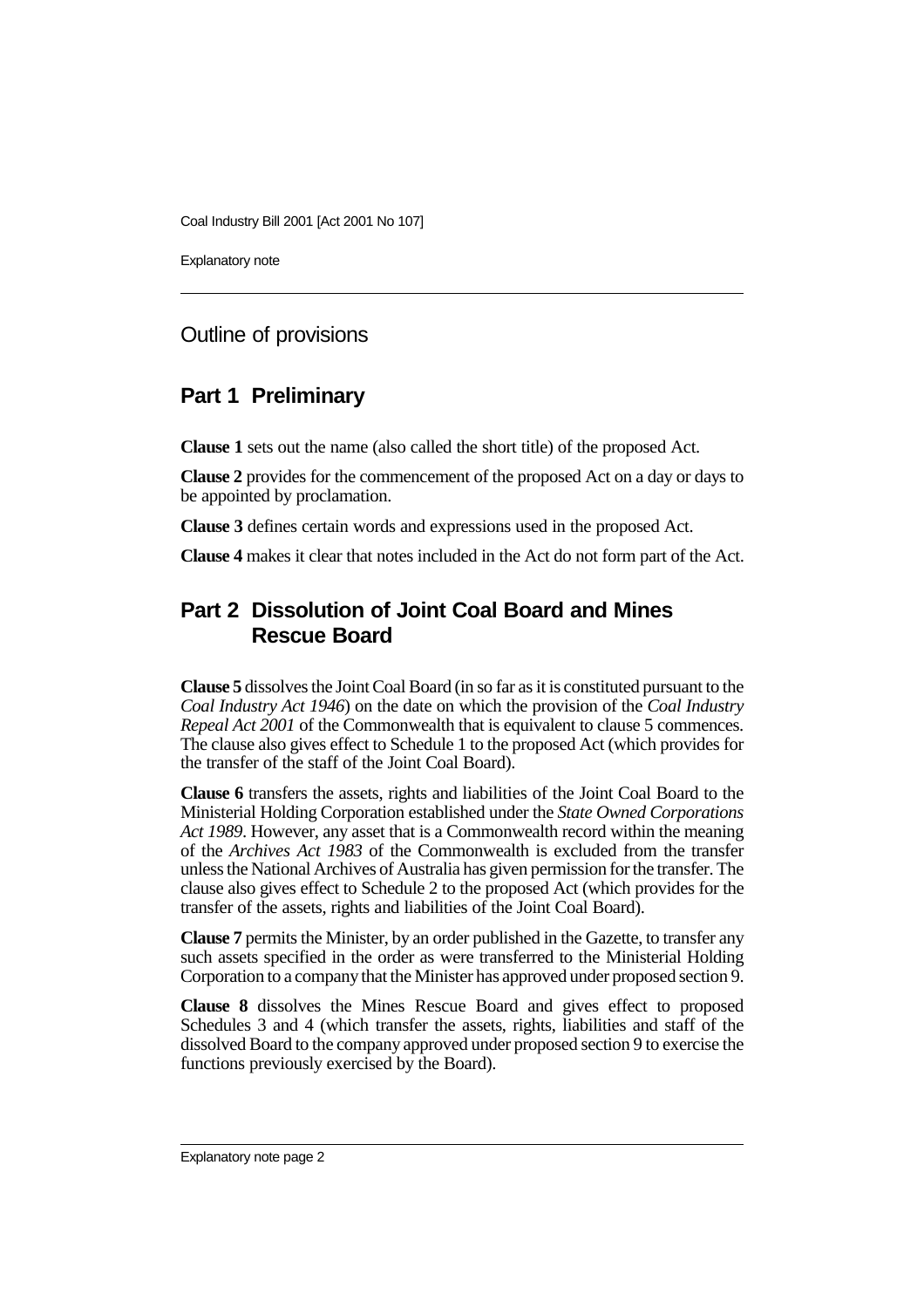Explanatory note

# **Part 3 Approved companies**

#### **Division 1 Approval of companies**

**Clause 9** permits the Minister to approve (either conditionally or unconditionally) of one or more companies registered under the *Corporations Act 2001* of the Commonwealth for the purpose of exercising one or more of the functions set out in the proposed Act. A company will not be approved unless it is wholly owned in equal shares by the Construction Forestry Mining and Energy Union (or by a company wholly owned by that Union) and the Minerals Council (or a whollyowned subsidiary of the Minerals Council), or is a wholly-owned subsidiary of another approved company, and its constitution contains the provisions set out in Schedule 5 to the proposed Act. No company will be approved unless at least one company has as one of its objects the object of establishing or administering (or establishing and administering), or providing administrative services in respect of, superannuation schemes for the benefit of mine workers, former mine workers and their dependants.

The Minister is not to approve 2 or more companies to exercise, at the same time, functions relating to workers compensation insurance schemes in respect of workers engaged in the coal industry, or the function of providing mines rescue services. The companies approved to exercise those functions will be known, respectively, as the *workers compensation company* and the *mines rescue company*.

The proposed section also requires the Minister to act in accordance with such provisions of the constitution of an approved company as are set out in Schedule 5.

#### **Division 2 Functions of approved companies**

**Clause 10** sets out the general functions that a company may be approved to exercise. These include providing occupational health and rehabilitation services for workers engaged in the coal industry, referring matters relating to the safety of such workers to the Chief Inspector of coal mines, monitoring dust in coal mines, providing mines rescue services, establishing or administering (or establishing and administering), or providing administrative services in respect of, superannuation schemes and establishing or administering (or establishing and administering), or providing, workers compensation insurance schemes. An approved company must exercise such of those functions as are specified in its notice of approval.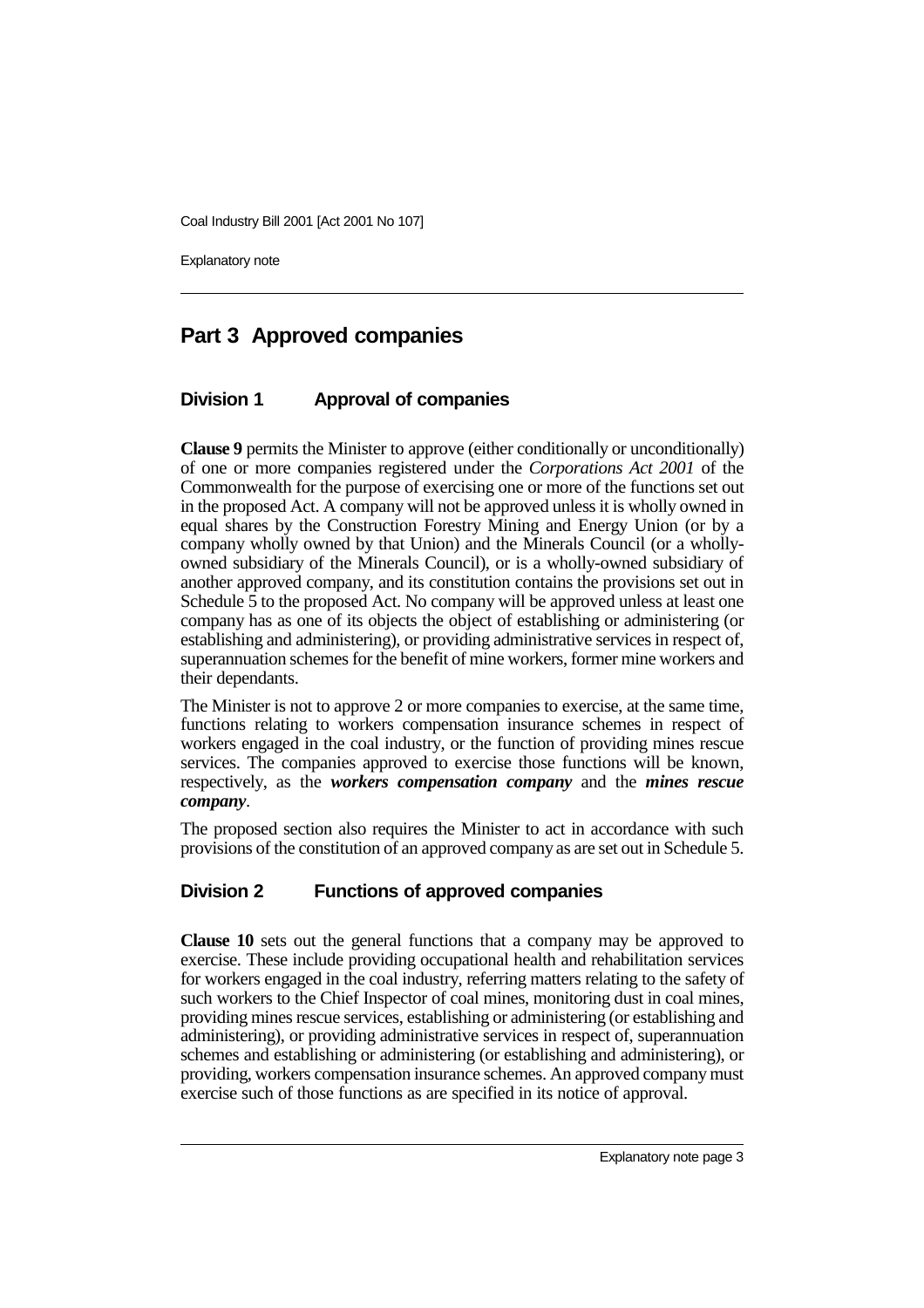Explanatory note

**Clause 11** sets out certain ancillary functions of an approved company. These include the power to require the keeping and furnishing of statistics, returns and other information relating to matters concerning or arising out of the company's other functions under the proposed Act.

**Clause 12** confers on an approved company that is approved to exercise functions under the proposed section the power to require, by written notice, the owner or manager of a coal mine to do or refrain from doing such things specified in the notice as are necessary to protect the health of workers at the mine. Refusal or failure to comply with such a requirement is a criminal offence. However, a mine owner or manager of whom such a requirement is made may apply to the Administrative Decisions Tribunal for a review of the decision of the approved company that imposed the requirement.

**Clause 13** confers on an approved company the power to make (and vary and revoke) orders, with the approval of the Minister, for or with respect to the approved company's functions. The orders may include (but are not limited to) requirements relating to returns and other matters specified in proposed section 11 (b). A person who is required to comply with such an order may apply to the Administrative Decisions Tribunal for a review of the decision of the approved company that gave rise to the order.

#### **Division 3 Principal functions of mines rescue company**

**Clause 14** sets out the principal functions of the company that is approved to exercise mines rescue functions. These include making available rescue services and facilities to deal with emergencies in underground coal mines in New South Wales, ensuring that adequate rescue equipment is available to deal with such emergencies and training members of the Mines Rescue Brigade established by proposed Part 4 of the proposed Act.

**Clause 15** sets out the ancillary function of the mines rescue company—that is, the function of acquiring or building (and maintaining or disposing of) mine rescue stations.

**Clause 16** confers on the mines rescue company the discretionary function of providing rescue services and training courses in connection with mines (other than underground coal mines in the State).

**Clause 17** confers additional, non-rescue, discretionary functions on the mines rescue company. These functions include providing technical and advisory services to owners of mines and others.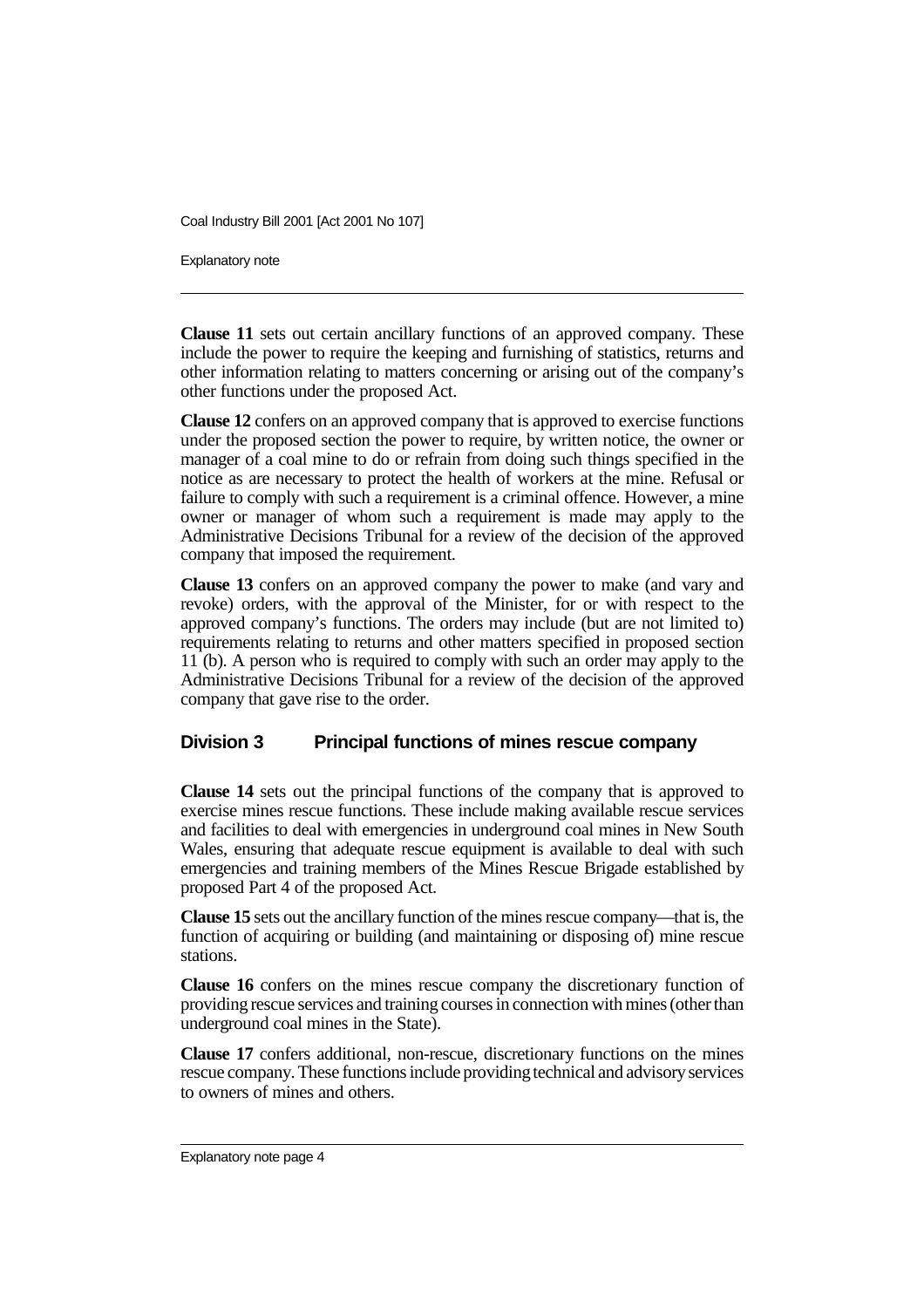Explanatory note

**Clause 18** provides that the mines rescue company may exercise its discretionary functions anywhere.

**Clause 19** requires the mines rescue company to determine, annually, the amount that an owner of a coal mine must pay, in respect of the coal mine, to the mines rescue company toward the cost of meeting the expenses incurred by the company in exercising its principal mines rescue functions. Different determinations may be made in respect to different coal mines, having regard to such of the matters specified in the proposed section as are applicable to the coal mine concerned. The regulations may replace a determination made under the proposed section by prescribing an amount, in respect of a particular coal mine, different from that determined by the mines rescue company.

**Clause 20** requires the mines rescue company to serve on the owner of a coal mine notice of the amount of contribution payable by the owner under proposed section 19.

**Clause 21** allows the mines rescue company to recover any money due to it as a debt in a court of competent jurisdiction. It also allows the mines rescue company to waive or refund any money due or paid to it.

#### **Division 4 General financial matters**

**Clause 22** prohibits the mines rescue company from charging fees for services provided by it in the exercise of the functions specified in proposed section 14. (That section sets out the principal functions of the mines rescue company, the costs of which are to be defrayed by the contributions payable, under proposed section 19, by owners of coal mines.)

**Clause 23** provides that the property, income and operations of an approved company are liable to taxation under a law of New South Wales only in so far as they relate to the approved company's exercise of functions concerning superannuation schemes. However, this exemption does not apply in respect of any activities that the company engages in outside the coal industry (except for the mines rescue company's activities in relation to mines other than coal mines).

**Clause 24** specifies the uses to which premiums and other money received in relation to any workers compensation insurance scheme established, administered or provided by the workers compensation company must be put. It also allows the workers compensation company to require each employer in the coal industry in the State to pay to the company an additional contribution (of an amount determined by the company) in respect of a particular financial year if the company is satisfied that there is an overall deficit in its funds.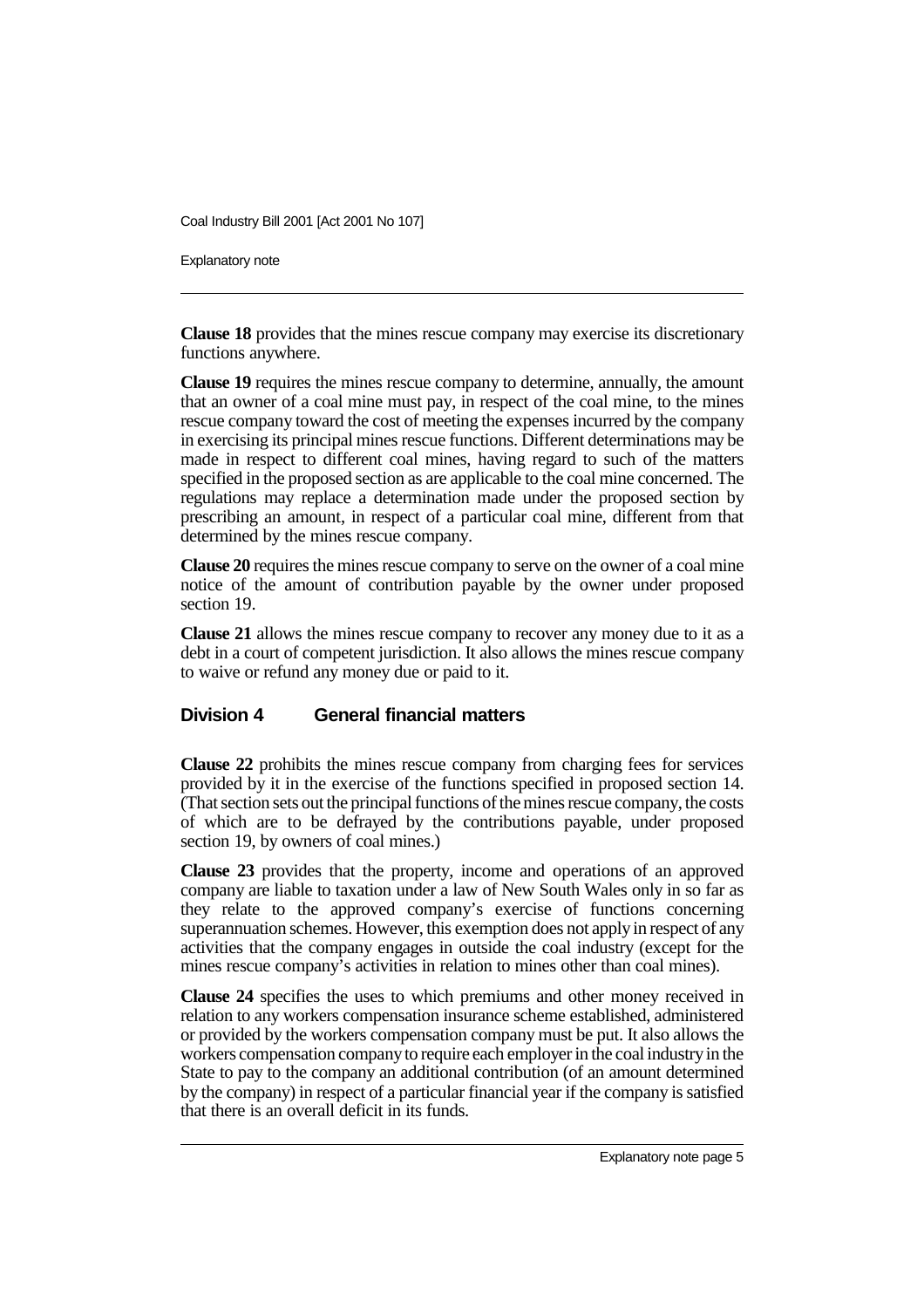Explanatory note

#### **Division 5 Appointment and powers of inspectors**

**Clause 25** permits an approved company to appoint any of its employees or officers as inspectors for the purpose of undertaking inspections to assist the approved company in the exercise of its functions. An approved company must furnish the Minister with a list of its inspectors, and must notify the Minister of any changes to it.

**Clause 26** confers powers of entry and search on an inspector.

**Clause 27** confers a power to require information on an inspector.

**Clause 28** allows an inspector to retain for some time any book, record or document removed from premises by the inspector in the course of an inspection.

**Clause 29** provides for the exoneration from personal liability of an inspector acting under the direction of an approved company in respect of anything done or omitted to be done by the inspector if the thing was done or omitted to be done in good faith for the purpose of executing the proposed Act.

#### **Division 6 Certain obligations of owners and managers of coal mines and employers in the coal industry in relation to approved companies**

**Clause 30** requires an owner of a coal mine to pay interest on the contribution that the owner is required to pay under proposed section 19 if the contribution is not paid by the date specified in the notice served on the owner under proposed section 20. It imposes the same requirement on an employer in the coal industry in the State who fails to pay any contribution required by proposed section 24 by the due date.

**Clause 31** empowers the workers compensation company to require any employer in the coal industry in New South Wales to effect workers compensation insurance in respect of the employer's employees in the industry with or through that company. Refusal or failure to comply with such a requirement is a criminal offence and attracts a penalty for each day that the refusal or failure continues.

The clause also, for the purposes of the *Trade Practices Act 1974* of the Commonwealth and the *Competition Code of New South Wales*, specifically authorises action under the proposed section.

**Clause 32** requires owners and managers of coal mines (and their agents and employees) to co-operate with inspectors. Failure to do so is a criminal offence.

Explanatory note page 6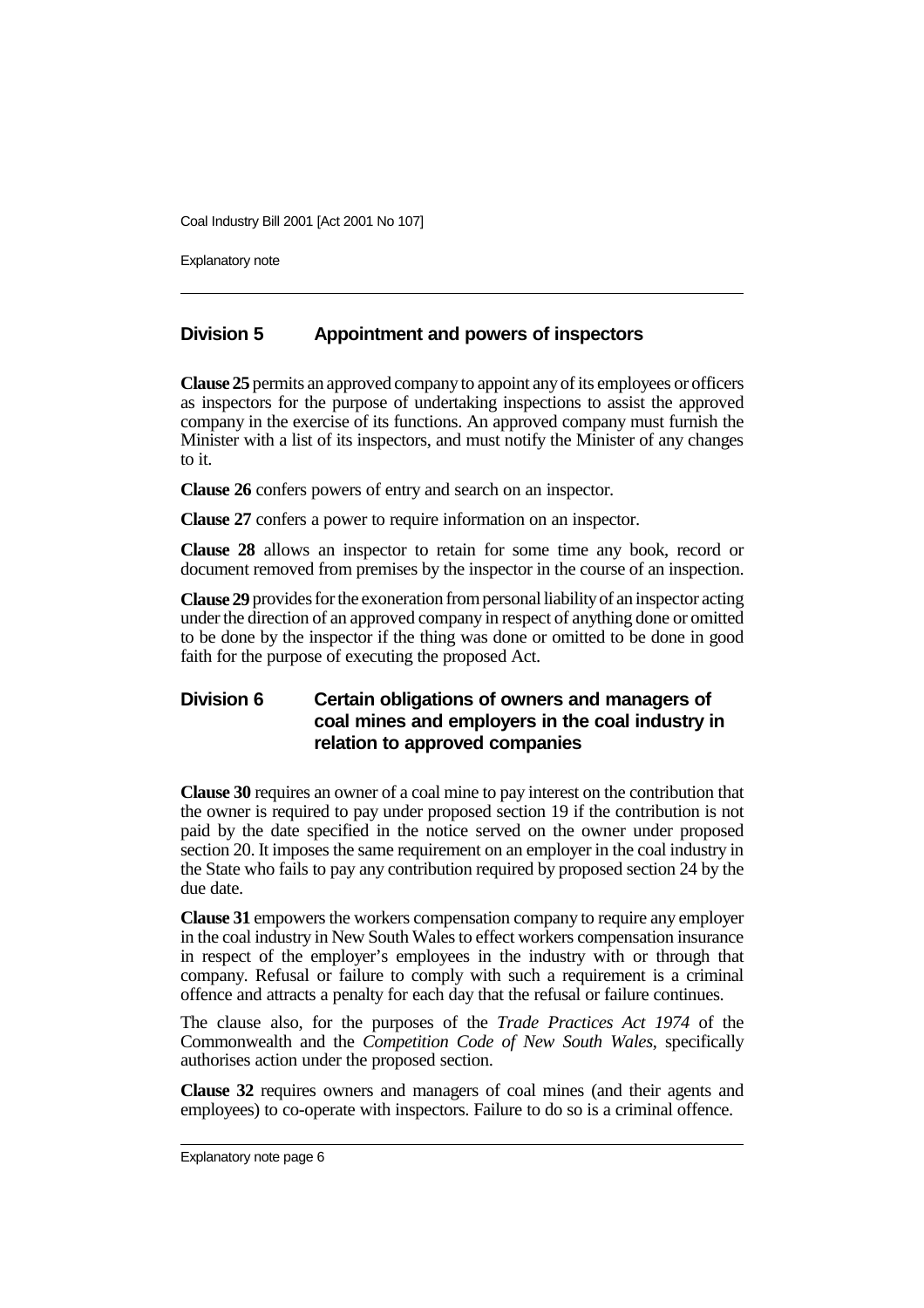Explanatory note

# **Part 4 New South Wales Mines Rescue Brigade**

#### **Division 1 Establishment, functions and composition of Brigade**

**Clause 33** establishes the New South Wales Mines Rescue Brigade (the *Brigade*).

**Clause 34** sets out the function of the Brigade, which is to provide (under the control and direction of the mines rescue company) a mine rescue service for responding to, and dealing with, emergencies arising at underground coal mines in New South Wales and at other mines.

**Clause 35** provides that the Brigade comprises all the persons for the time being appointed as members of the Brigade by the mines rescue company.

#### **Division 2 Determination of requirements for Brigade**

**Clause 36** requires the mines rescue company to determine, for each underground coal mine in New South Wales:

- (a) the number of employees of the mine, and
- (b) the number and kind of items of rescue equipment, and
- (c) the size and kind of facilities,

that the owner of the mine must make available to the mines rescue company to enable it to exercise its functions at the mine. The mines rescue company may vary any such determination.

**Clause 37** requires the mines rescue company to serve notice of a determination (or a variation of a determination) made under proposed section 36 on the owner of the coal mine concerned, and requires the owner to comply with the determination. In particular, the owner must provide the mines rescue company with a list of the names, addresses and other required particulars of the employees to be made available to the mines rescue company.

**Clause 38** provides that the owner's obligations under proposed section 37 are modified to the extent that a person named in the list provided under that section is not willing to be appointed a member of the Brigade, or the mines rescue company has refused to appoint a person named in the list (or has terminated the appointment of a person previously appointed from such a list).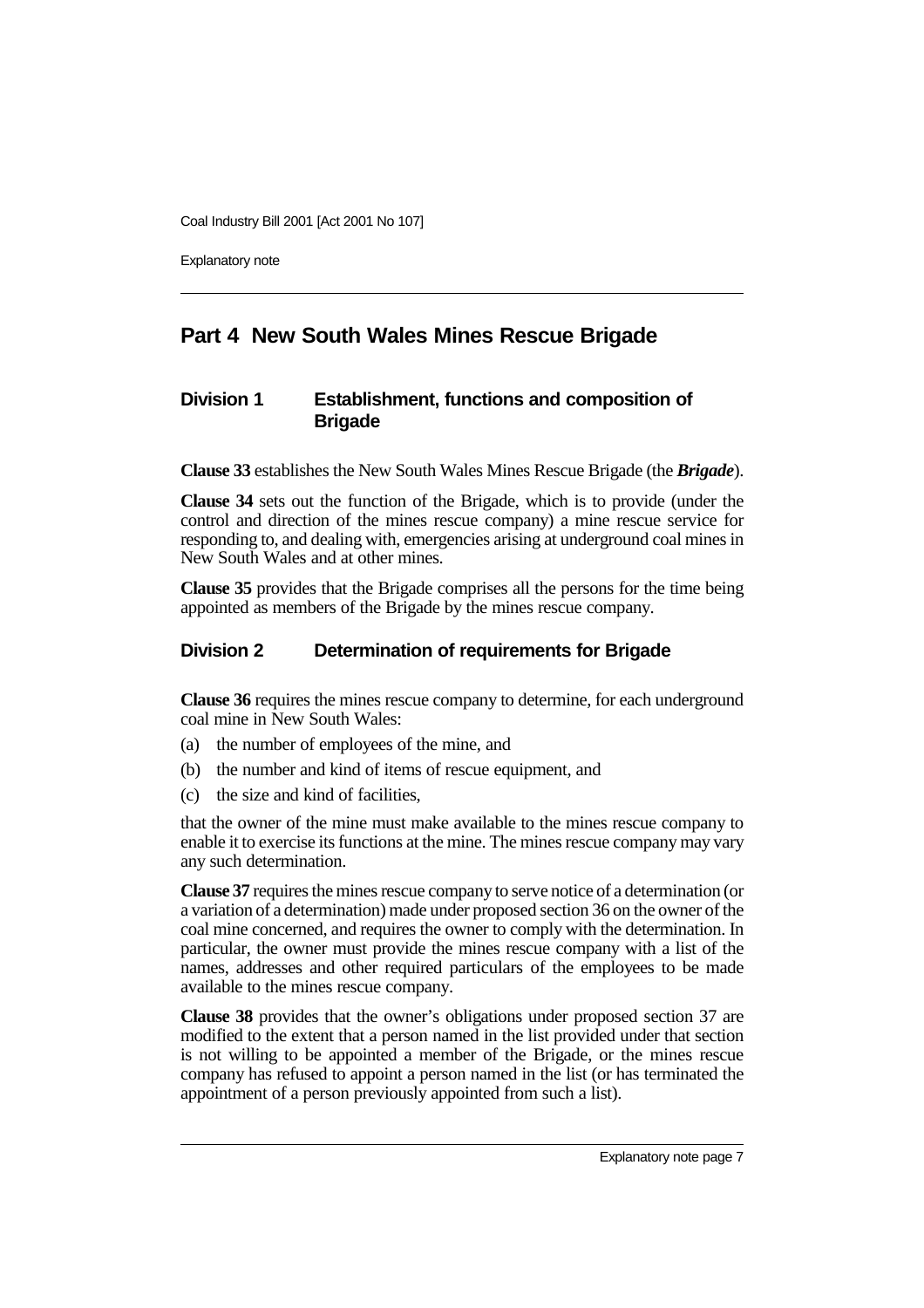Explanatory note

**Clause 39** confers on an owner of an underground coal mine the right to apply to the Administrative Decisions Tribunal for a review of the decision of the mines rescue company giving rise to a determination (or a variation of a determination) made under proposed section 36.

#### **Division 3 Appointment and termination of appointment of members of Brigade**

**Clause 40** requires the mines rescue company to appoint or to refuse to appoint as members of the Brigade the persons named in the list provided to it under proposed section 37. It may also appoint any other person as a member of the Brigade. However, a person must not be appointed without the person's consent.

**Clause 41** allows the mines rescue company to terminate the appointment of a member of the Brigade at any time. If the mines rescue company does so (or refuses to appoint a person named in the list provided to it under proposed section 37), it must notify the owner of the coal mine in writing of its decision and the reason for the decision. The owner must provide the mines rescue company (within 14 days after being so notified) with another list specifying the name, address and other required particulars of another employee to replace the person whose appointment was refused or terminated.

**Clause 42** provides for the arbitration under the *Commercial Arbitration Act 1984* of any dispute between the mines rescue company and an owner of an underground coal mine arising from the mines rescue company's refusal to appoint (or termination of appointment of) a member of the Brigade.

#### **Division 4 Miscellaneous**

**Clause 43** provides that the mines rescue company is responsible for the relevant training of the members of the Brigade.

**Clause 44** obliges the owner of a coal mine who employs members of the Brigade to allow the employee members to attend training and emergencies. Failure to do so is a criminal offence.

**Clause 45** requires notice of a *reportable event* (as defined in the proposed section) that occurs at a mines rescue station to be given to the mines rescue company and to the Chief Inspector of coal mines. Records of all such events must be kept.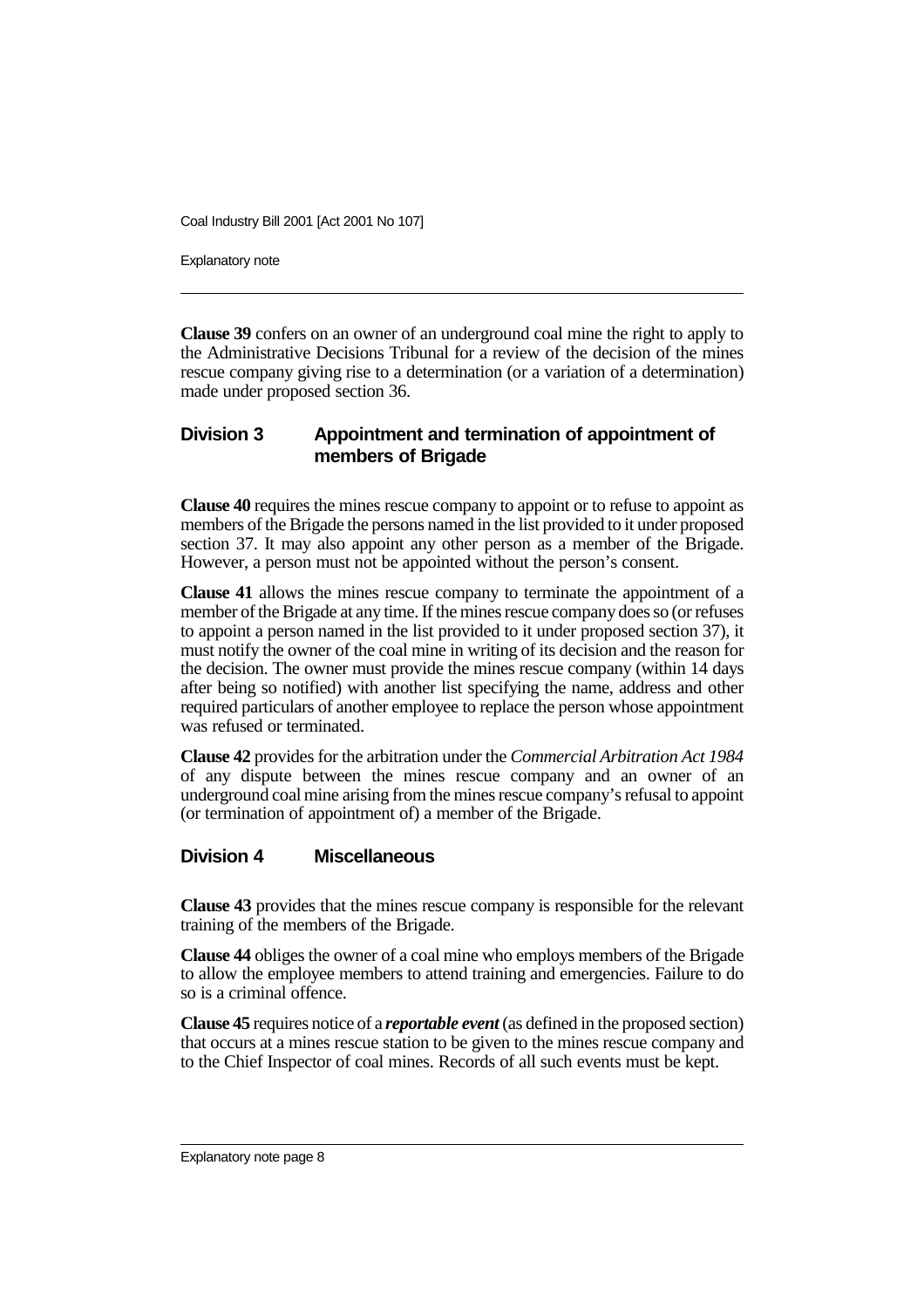Explanatory note

**Clause 46** provides that a member of the Brigade who has successfully completed training and is competent to take part in mines rescue work is entitled to receive a certificate to that effect from the mines rescue company. The proposed section also allows the mines rescue company to issue medallions to members of the Brigade on satisfactory completion of such periods of service as the mines rescue company determines.

# **Part 5 Miscellaneous**

**Clause 47** makes it clear that the proposed Act does not affect the operation of the *State Emergency and Rescue Management Act 1989* or the *State Emergency Service Act 1989* and that an approved company, in the exercise of its functions, is subject to those Acts.

**Clause 48** provides that any legal challenge to an order or to a requirement made by or under the proposed Act, or a discretion exercised under the proposed Act, does not operate to suspend any obligation to comply with the order or requirement, or to prevent legal proceedings being instituted (or continued) in respect of the failure to comply. However, the proposed section is subject to any express provision to the contrary in provisions establishing rights of appeal.

**Clause 49** provides that only the Minister and the Director of Public Prosecutions are authorised to institute prosecutions under the proposed Act. If an inspector is of the opinion that an offence against the proposed Act or the regulations has been committed, the inspector may compile a report on the alleged offence and forward it to the Director of Public Prosecutions, who must consider the report and decide whether to institute proceedings in respect of the alleged offence.

**Clause 50** provides that proceedings for an offence against the proposed Act are to be dealt with summarily before a Local Court constituted by a Magistrate sitting alone or summarily before the Supreme Court in its summary jurisdiction.

**Clause 51** makes it clear (to remove any doubt) that:

- (a) an approved company is not an agent of the Crown and cannot render the Crown liable for any of the company's debts, liabilities or obligations, and
- (b) neither the *Independent Commission Against Corruption Act 1988* nor the *Ombudsman Act 1974*, nor any other Act prescribed by the regulations for the purposes of proposed section 51 (b), applies to or in respect of an approved company.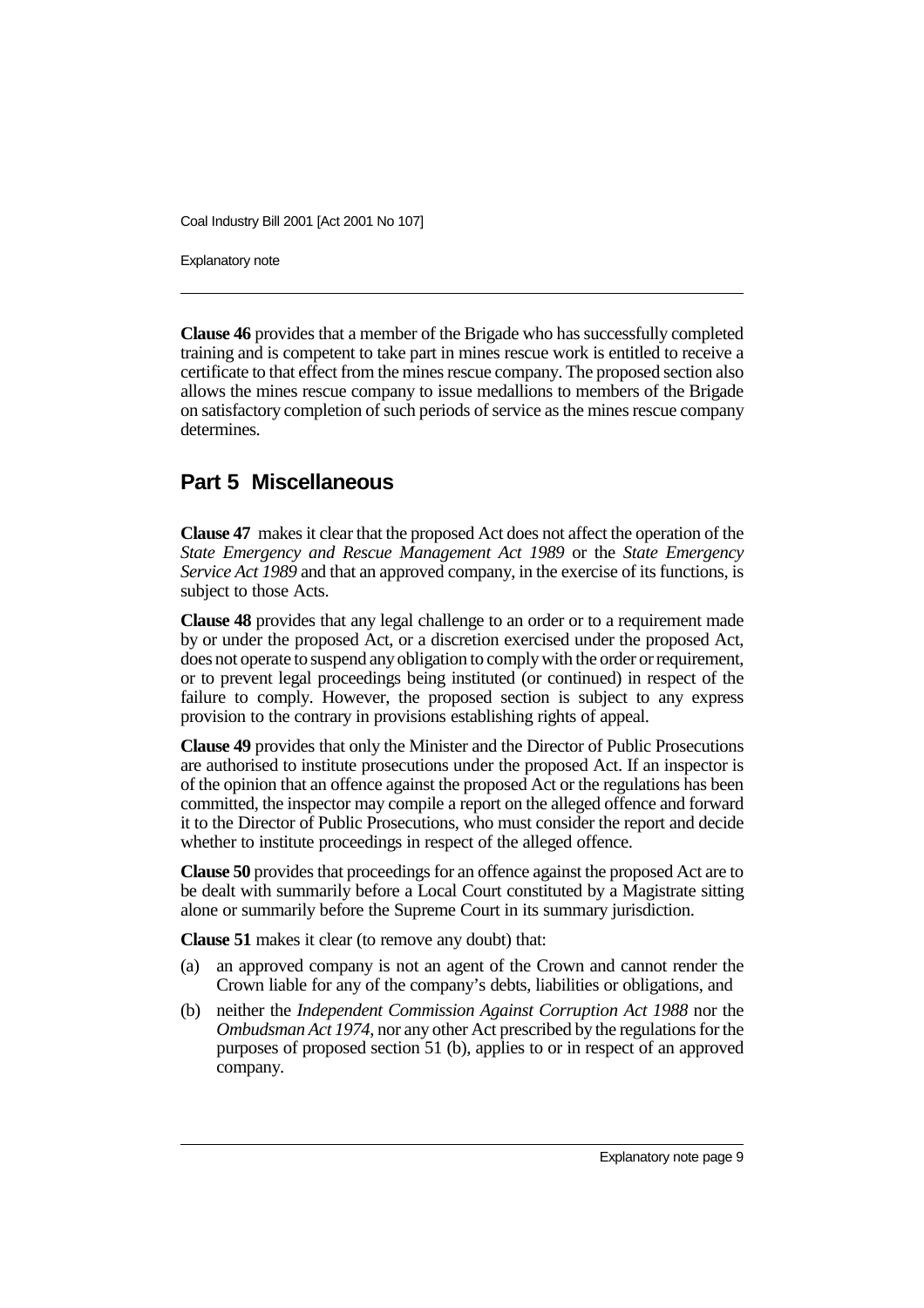Explanatory note

**Clause 52** makes it clear that the proposed Act does not bind the Crown except in relation to any mine of which the Crown, or an agent or instrumentality of the Crown, is the owner.

**Clause 53** sets out the general regulation-making power under the proposed Act. The regulations may create an offence and may impose a penalty not exceeding 30 penalty units. The proposed section makes particular reference to (among other things) the power to make regulations regulating inspectors in the exercise of their functions and regulating or prohibiting acts or omissions specified in the regulation in relation to one or more approved companies so specified. A draft of a proposed regulation must be furnished, at least 21 days before it is presented to the Governor, to the Board of Directors of each approved company that will be affected by the proposed regulation.

**Clause 54** repeals the *Mines Rescue Act 1994*.

**Clause 55** gives effect to the Schedule of amendments to the *Coal Industry Act 1946*.

**Clause 56** gives effect to the Schedule of consequential amendments to other Acts.

**Clause 57** gives effect to the Schedule of savings, transitional and other provisions.

**Clause 58** provides for Ministerial review of the proposed Act.

#### **Schedules**

**Schedule 1** provides for the transfer of the staff of the Joint Coal Board to one or more approved companies.

**Schedule 2** contains provisions relating to the transfer of the assets, rights and liabilities of the Joint Coal Board.

**Schedule 3** contains provisions relating to the transfer of the assets, rights and liabilities of the Mines Rescue Board.

**Schedule 4** provides for the transfer of the staff of the Mines Rescue Board to the mines rescue company.

**Schedule 5** sets out the provisions that are required to be included in the constitution of an approved company.

**Schedule 6** amends the *Coal Industry Act 1946*. The proposed amendments repeal most of that Act, leaving in force only Part  $7A$  (Industrial matters), the regulation-making powers, certain savings and transitional provisions and certain formal provisions (such as the provision specifying the short title of the Act).

Explanatory note page 10